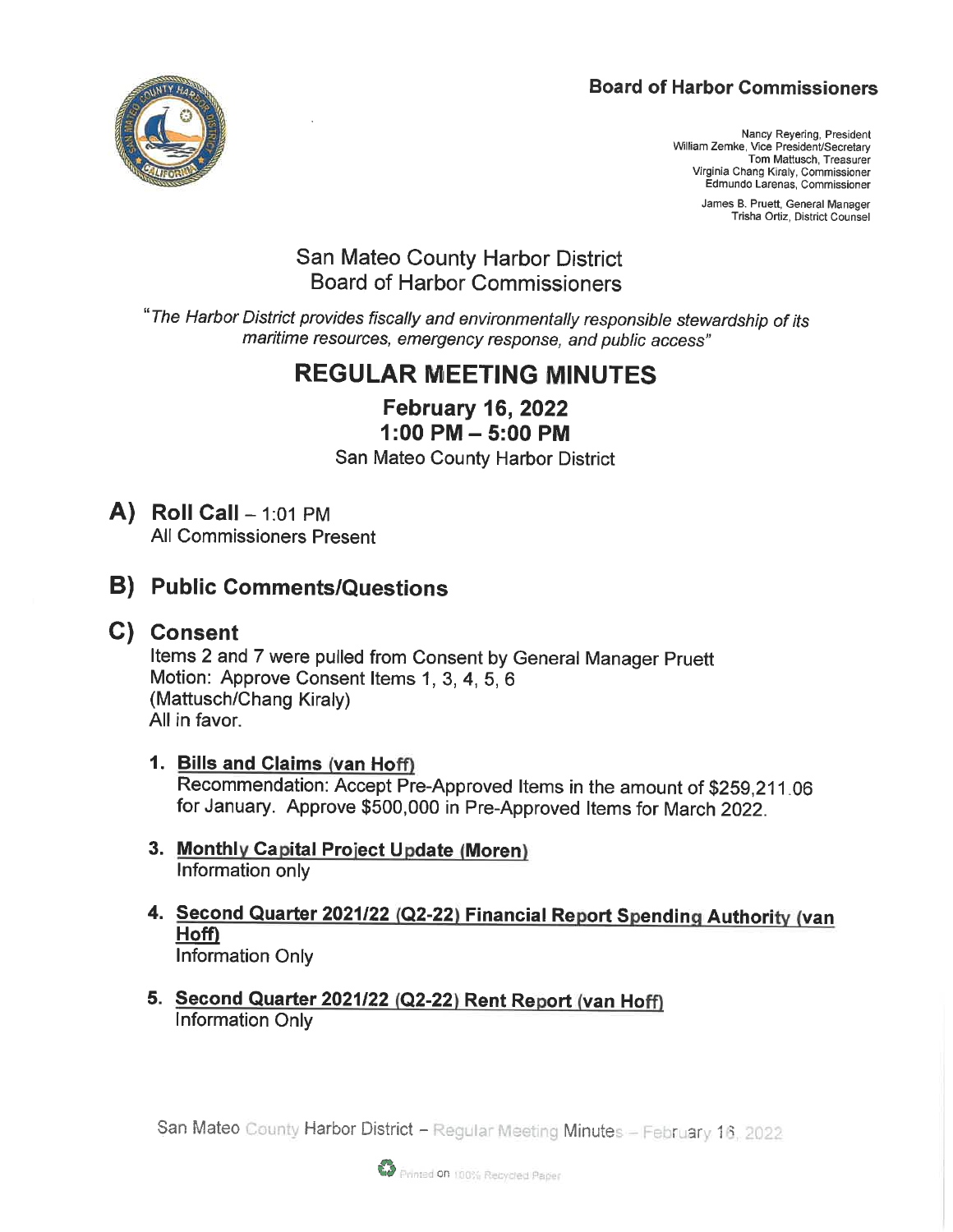6. Authorized List of Signatures with the San Mateo County Treasurer's Office and California State Treasurer's Office; Adopt Resolutions No. 22-05 and No. 22-06 (van Hoff)

Adopt Resolution No. 22-05 approving updated list of Harbor District authorized signers for the San Mateo County Treasurer's Office and adopt Resolution No. 22-06 approving updated list of Harbor District authorized signers for the California State Treasurer's Office.

Consent Items 2 and 7 will be brought back to the Board at a future date

- 2. Minutes Regular Meeting Minutes January 19, 2022 (Hadden) No Action Taken
- 7. Revised Assistant and Deputy Harbormaster Position Descriptions (van Hoff) No Action Taken

# E) Discussion

- 8. <u>San Mateo Resource Conservation District Water Quality Update (Pruett</u> Information Only
- 9. Public Hearing on Draft Maps of Voting District Boundaries for a District-Based Election System Following the 2020 Census and consideration of a Resolution adopting the official district map to establish voting district boundaries for the Board of Harbor Commissioners following the decennial federal census (Pruett)

Motion: Approve Draft Plan A, which reflects minimal changes to the existing Voting Districts, and approve Resolution No. 22-08 adopting the official district map to establish voting district boundaries for the Board of Harbor Commissioners following the decennial federal census, with the selected map being attached as Exhibit A to the resolution. (Mattusch/Chang Kiraly) All in favor.

10. California Division of Boating and Waterways Boating Safety and Enforcement Equipment Grant Program (BSEE) Pruett

Motion: Adopt Resolution No. 22-03 authorizing acceptance and execution of a California Division of Boating and Waterways (DBW) Boating Safety and Enforcement Equipment Grant for \$71 ,748. 00. (Mattusch/Chang Kiraly) All in favor.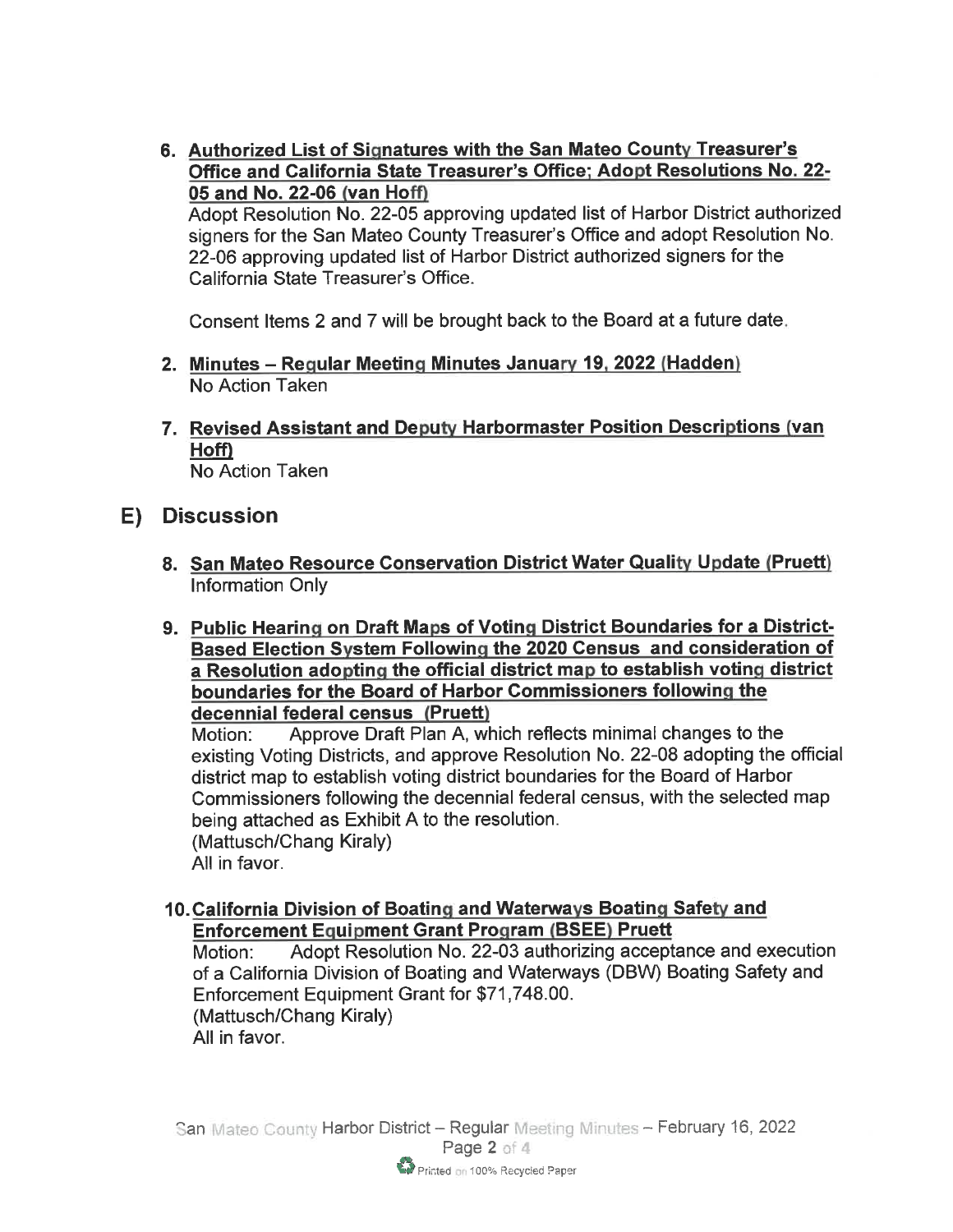## 11. SMCHD Ord. Code 5.10.010: Commercial Activity Permits for Visiting **Fishing Vessels (Pruett)**

Motion: Direct staff to publish notice in a newspaper of general circulation within the District, for not less than 20 days a proposed amendment to Section 5. 10. 010 of the Ordinance Code to remove the requirement for commercial fishing vessels to obtain a commercial activity permit to conduct commercial fishing operations, excluding wholesale buying or retail selling of fish, to be considered at the March16, 2022 District Board Meeting. (Mattusch/Chang Kiraly) All in favor.

#### 12. Implementation of a Wharfage Fee/Amendment of SMCHD Ord. Code 3.05.160 (Pruett)

Motion: Adopt Resolution Number 22-02, as amended, a Resolution of the Board of the San Mateo County Harbor District to establish a wharfage fee. Call for the Question (Chang Kiraly) (Mattusch/Zemke) All in favor.

And further, Direct staff to publish notice in a newspaper of general circulation within the District, for not less than 20 days, a proposed amendment to Ordinance Code Section 3. 10. 160 to be considered at the March 16, 2022 District Board Meeting. (Reyering/Chang Kiraly) All in favor.

#### 13. Public Hoist User Fee (Pruett)

Motion: Adopt Resolution Number No. 22-07, as amended, a Resolution of the Board of the San Mateo County Harbor District adopting a \$85 per hour fee for use of the public hoist at Pillar Point Harbor and authorize the General Manager to amend the Districts Rates and Fees to reflect this change. (Mattusch/Zemke)

All in favor.

## 14. Mid-Year Budget Review (van Hoff)

Information only

## 15. CY2022 Ad Hoc and Standing Committee Review and Assignments (Revering):

The President of the Board for CY2022 reviewed each Standing and Ad Hoc Committee and re-appointed or make new appointments, as necessary.